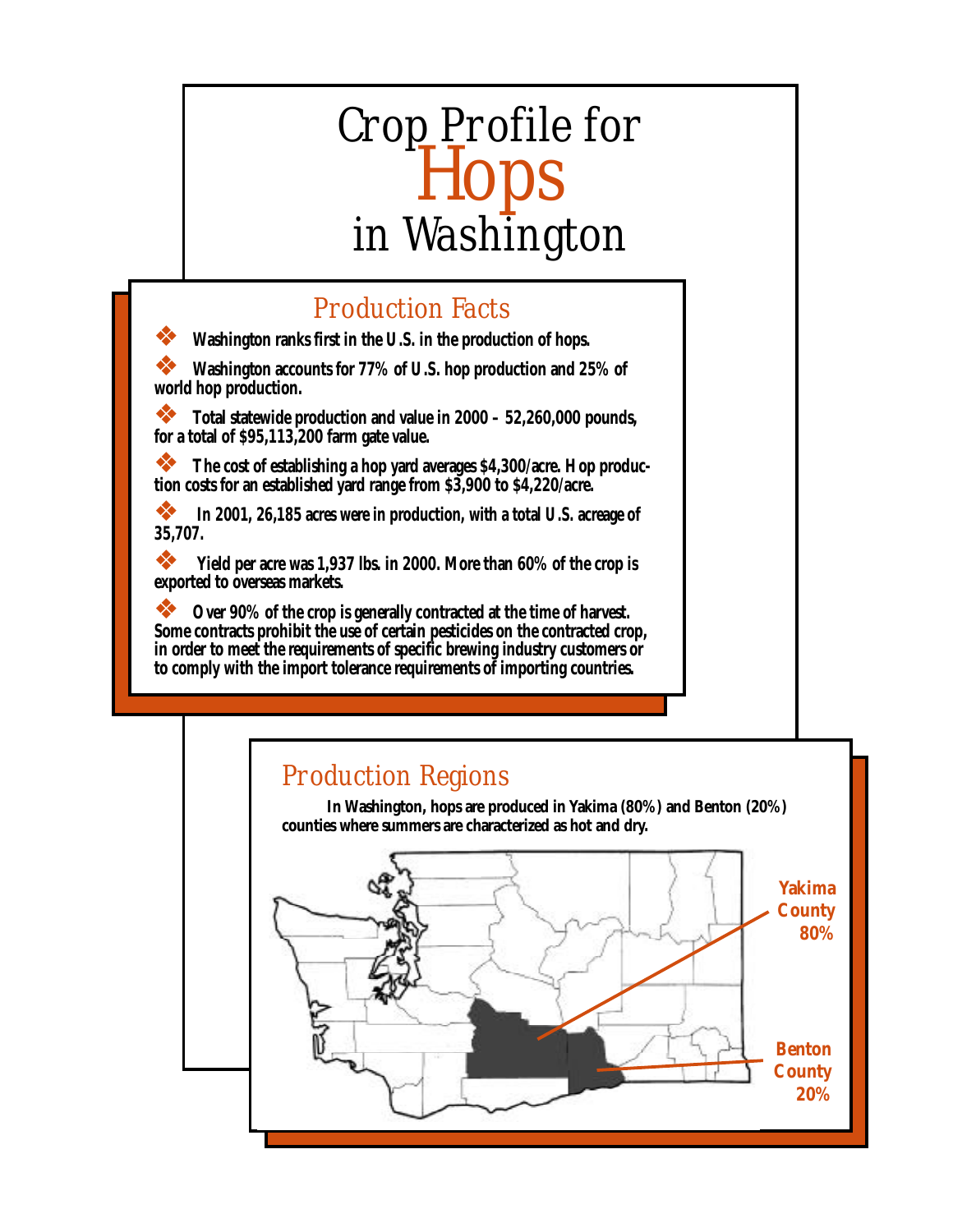# General Information

Dried hop cones are used as flavor components in the brewing of beers and ales. Hop plants are either male or female, producing annual climb-

ing stems from a perennial crown and rootstock. The stem grows in a clockwise direction around its support (as it follows the sun) and may reach a total height of 25 feet or more in a single growing season. The stem dies back to the crown after the hop cones mature.

The commercial hop is a female plant with flowers that appear as burrs on the side arms that develop along the stem. Each burr eventually develops into a hop cone. Male plants do not produce hop cones,

only pollen which causes seeds to be produced in the cones. Hops are vegetatively propagated, with new yards established by planting rhizomes, or potted plants started in a greenhouse from softwood cuttings.

The mature hop cone contains numerous lupulin glands, appearing as a yellow pollen-like substance inside the cone. The individual lupulin gland is a yellow resin gland containing the important brewing constituents of alphaacids, beta-acids, and essential oils. The amounts and percentages of total composition of these compounds vary between varieties.

# Cultural Practices

Initial establishment of a hop yard requires a substantial capital investment for planting rootstock and building a trellis. The trellis is 18 feet



*Hop cones on the vine*

high, consisting of some 55 poles per acre connected by heavy wire and cables. Cement anchors buried five feet deep surround the yard and hold the trellis upright under the heavy weight of the crop that develops late in the season. Hops are normally planted on a  $3.5'$  x  $14'$  or  $7'$  x 7' spacing, although variations are sometimes used. Once established, the hop rootstock will produce indefinitely although industry practice is to rotate plantings every 10-15 years. Timing is influenced by disease and pests that cause yields to decline, or different

varieties coming into demand.

Pruning is an annual spring cultural practice that holds back the vigorous new annual growth, either mechanically or chemically, until the proper training date for that variety. Mechanical pruning,



*Trellised hop plants*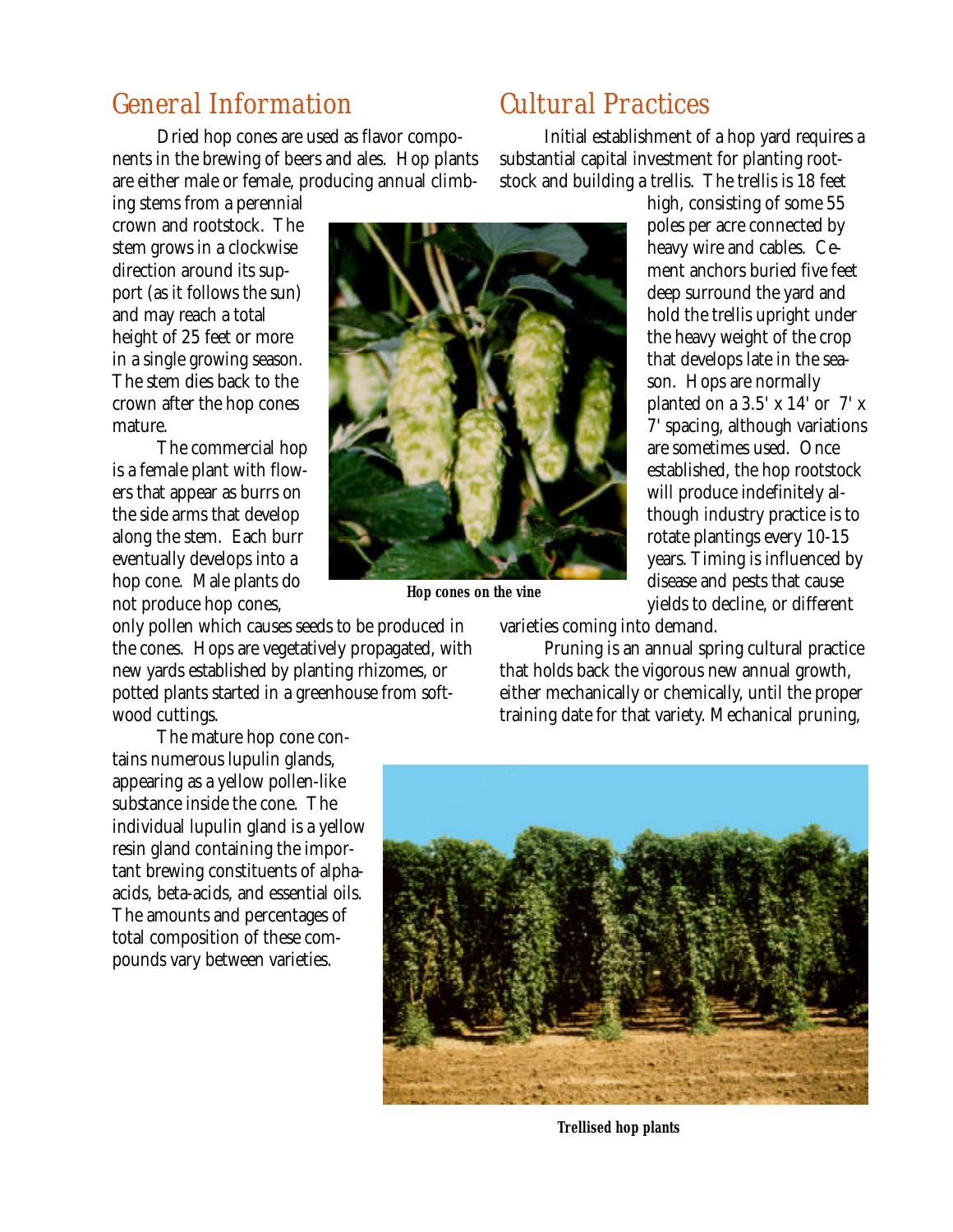using tractor-drawn equipment with spinning steel "fingers," begins in late March and removes debris from the prior season, leaving a clean surface from which the new shoots will arise. Herbicides are important to the industry, for desiccation of hop suckers and excess foliage and controlling various annual and perennial grasses and broadleaf weeds.

In early April the twining process begins, as seven-man crews using tractor-drawn elevated platforms tie the twine (either coir twine made from coconut husks or paper twine) to overhead trellis wires and secure the lower end of the twine into the hill with small metal clips.

Training is the practice of wrapping the hop shoot in a clockwise direction around the twine. Training begins in early May and should be completed before the end of May. The training time is one of the most critical factors in determining yield, due to the relationship between plant height and day length, which affects flowering.

Irrigation of hop fields begins in the latter part of May or early June, depending on weather and growing area. The hop field will require approximately 30 inches of water during a normal growing season. Various methods of irrigation are utilized, including rill (furrow), sprinkler and drip. In Washington most irrigation is by drip method, which is rapidly replacing rill irrigation in order to improve water quality and to allow more timely ground application of pesticides and foliar feeds

(the surface of the ground between the rows remains dry).

In rill irrigated hop yards, cultivation occurs four to six times during the season to keep weeds under control, and mechanically maintain hill size. Drip irrigated hop yards are generally cultivated fewer times per season, and some growers are converting to minimum or no-till systems utilizing heavy applications of mulch material to conserve moisture and discourage weed growth. The presence of weeds makes the desiccation of basal hop growth difficult, as good penetration and contact is necessary to remove hop suckers and lower leaves from the plant. Control of this basal hop growth is critical to the control of hop powdery mildew, as the soft, young hop leaf tissue on hop suckers provides a perfect environment for the establishment of disease colonies and production of inoculum that causes cone infection. Weeds in hop yards can also reduce yields, interfere with irrigation, serve as hosts for insects and plant pathogens, and impede harvest.

The annual harvest begins in late August, and progresses through early October. Each variety reaches peak maturity at a different time. Harvest begins in the field as the hop vines are cut at the ground and at the overhead support wires using mechanical top cutting and bottom cutting equipment, and fall into a trailer or truck bed. The vines are transported to stationary picking

> machines that are capable of picking 8 acres in a single 10-12 hour shift or 15 acres if picking runs round the clock. Most U.S. hop growing operations have one picking machine for each 250-300 acres of hops.

The vines are hung upside down on hooks and carried into the picking machine, where hops and leaves are mechanically stripped from the vines and sent through a series of cleaning devices to remove leaves and other debris.

The stripped vines and other debris are chopped and spread back onto the fields. This activity has not resulted in disease



*Machines clean hops of debris*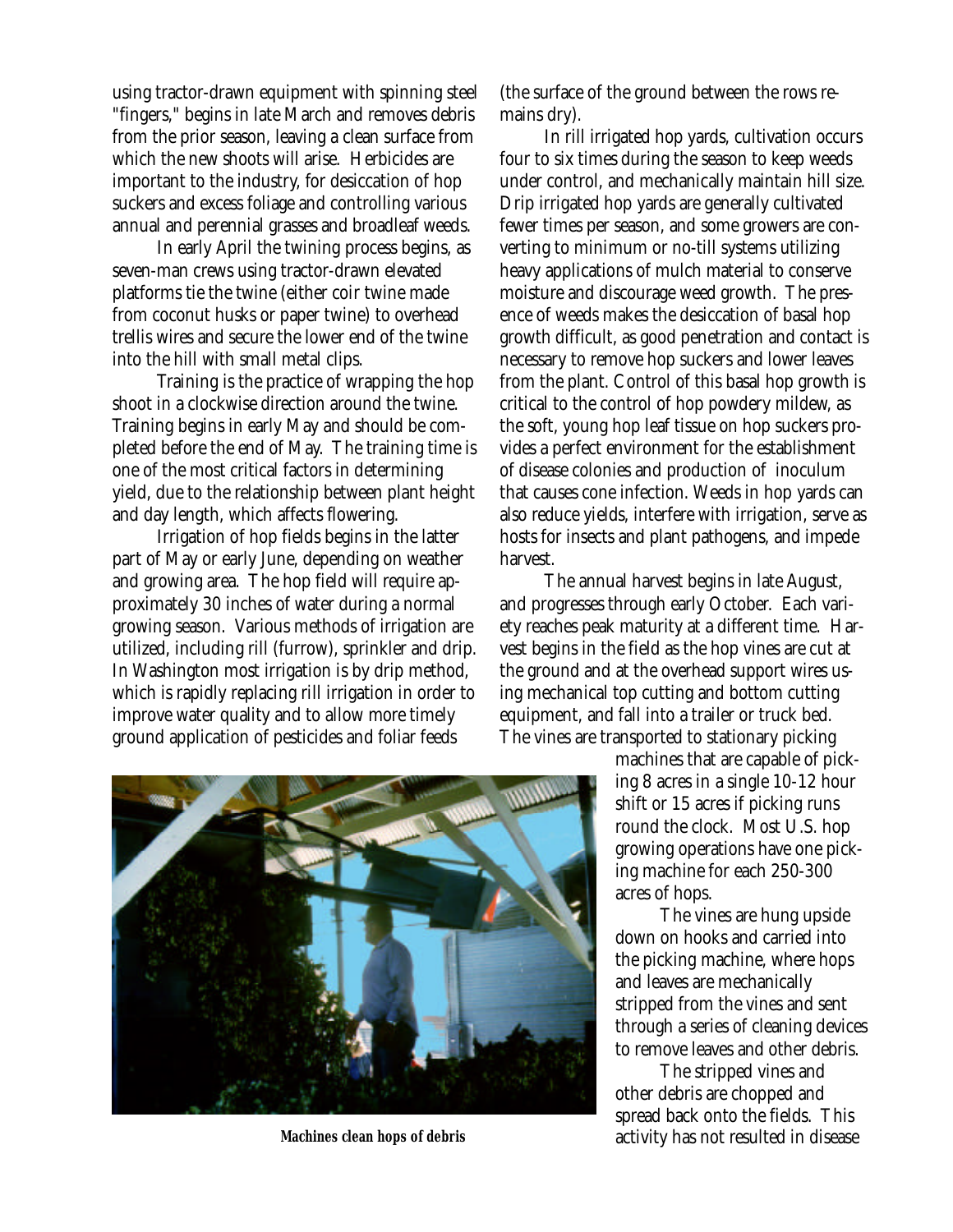buildup since downy mildew is an obligate parasite and cannot survive on dead tissue. However, with the introduction of hop powdery mildew into Pacific Northwest hop growing regions, growers are concerned that this practice may need to be changed if cleistothecia (spores from sexual reproduction between two different mating types) become widespread in the future, as cleistothecia can exist on dead plant debris.

Cleaned cones are transported by conveyor belt to the hop kilns. Kiln floors are each approximately 32' x 32', and hold some 15,000 pounds of hop cones. Cones are mechanically spread to a depth of about 32 inches. Once the kiln is filled, drying occurs when oil or gas burners are fired and hot air (140°F) is forced indirectly through the bed of green hops. The drying process requires about 9 hours, reducing the hops to 30% of the green weight, with 8-9% moisture content. Hops are removed from the kiln floor and cooled for at least 24 hours. After cooling, the hops are compressed into 200-pound bales and wrapped in burlap, subjected to quality inspection, and transported to cold storage warehouses.

#### *IPM Programs*

The hop industry received an EPA PESP grant in 1999 to help lay the foundation for an industry-wide IPM program.

# Insect Pests

Two-spotted spider mite and hop aphid are the two most immediate and threatening pests. The majority of efforts to control non-disease hop pests are targeted at these two species, and 100% of the commercial hop acreage is treated with insecticides for these two pests.

> **SPIDER MITES** *Tetranychus urticae Koch*

The two-spotted spider mite (TSSM) is the most important pest of Washington hops. Spider mites puncture leaf tissue and destroy leaf cells while sucking the plant juices. Heavy infestations cause leaves to turn brown and die, lowering yields and weakening plants. The mites spin copious amounts of webbing on the undersurface of leaves and may encase cones, hindering their development. Once heavily webbed, chemical control is difficult. Mites also feed on and damage cones, resulting in reddish-brown discoloration which brewers find unacceptable. Mite damage to cones substantially reduces yield and alpha acid content. TSSM is favored by hot, dry weather conditions and left uncontrolled may cause 100% loss of

## *Resistance Management Strategies*

The hop industry is actively pursuing a minimum of three alternate chemistries for each major pest and disease of hops for the purpose of resistance management. Currently registered hop pesticides offer inadequate alternatives for acceptable resistance management, which is seriously eroding the efficacy of these products.



*Hop plant showing mite damage*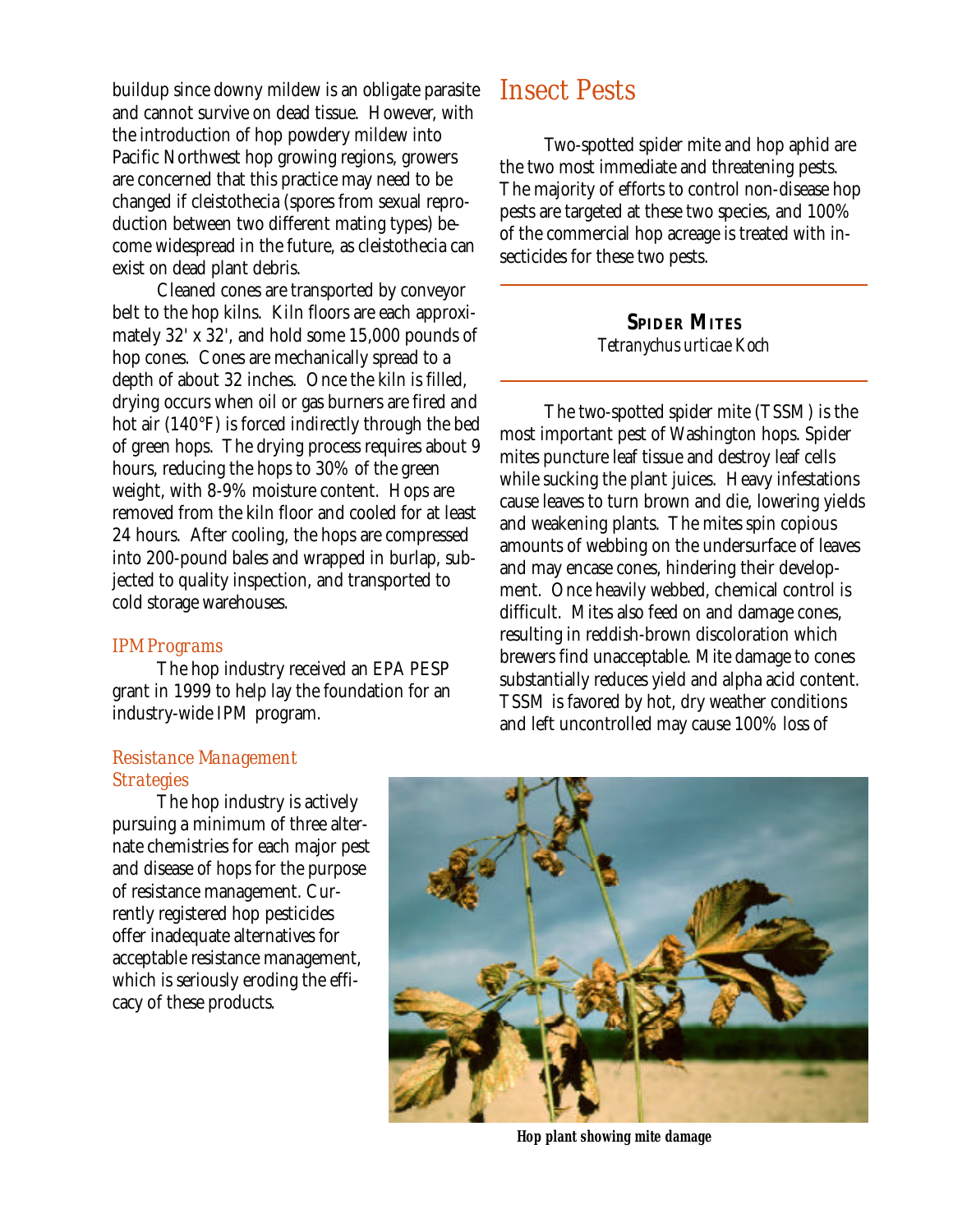crop. During the 1998 season some growers experienced a 60% reduction in yield due to TSSM injury. Complicating factors were heat stress of plants and limitations imposed on use of acaricides. These include a limited number of available applications for the season and long preharvest intervals. After using the maximum number of allowable applications for registered products and inside the preharvest interval, growers could do nothing but watch their crop be destroyed or harvest the crop early, sacrificing yield and quality. Overall, Washington production was down an average of 10% in 1998 due to TSSM attack.

#### *Monitoring*

All miticide sprays are scheduled based on scouts monitoring TSSM populations. Various sampling schemes have been developed to serve different purposes. Economic thresholds shift with the season,

Without control of these pests, there would be 100% crop loss.

### *Chemical Control*

**Hexythiazox** (Savey 50WP, 4-6 oz/A). This ovidice was registered in 1999, and works well when application is properly timed. One application per season is allowed prior to adult mite buildup, up to burr formation in hop vines.

**Abamectin** (Agri-Mek 0.15EC, 16 fl oz./A). 28 day PHI. This product is the industry's primary miticide, with nearly 100% of the acres treated. Overuse has resulted in 100x resistance development since use began in 1989.

**Propargite** (Omite-CR, Omite 30WS). 14 day PHI. Rates of 1.5-2.25 lbs. AI/A for Omite-CR (24c, WA-940007), or 1.5 lbs. AI/A for Omite 30WS. Omite was first registered on hops in 1971. Resistance has been implicated but not documented. Approximately 20% of the acreage is treated on a regular basis.

**Dicofol** (Kelthane MF, 1.0 - 1.25 lbs. AI/A). 7 day PHI. Used extensively in the late 1950s until the late 1960s when mites developed high levels of resistance. It is now of limited importance. In recent years, researchers suggested reserving use of this compound only for phytosensitive varieties

with one application/season spaced three years apart. Certain customers prohibit the use of Kelthane on crop destined for their breweries.

New registrations for **bifenazate** (Acramite-50WS, 01-WA-24) and **fenpyroximate** (FujiMite 5SC, 01-WA-25) are being pursued. Both compounds were granted Section 18 Emergency Exemptions in 2001 (Washington and Idaho).

## **HOP APHID** *Phorodon humuli*

Aphids feed directly on hop plants, extracting cell sap. High populations reduce yields and seriously weaken plants. Aphids may also enter and feed upon the cones, making control efforts with contact insecticides difficult.

#### *Monitoring*

All insecticide sprays are scheduled based on scouts monitoring aphid abundance (leaf counts of less than 10 aphids/leaf). Sampling schemes have been devised, but industry-wide firm economic thresholds have been difficult to establish. Growers using drip irrigation may set thresholds slightly higher than growers using rill irrigation, as spray timing in drip irrigated yards is not complicated by coordination of spray and irrigation schedules. The two goals, preventing economic loss at bloom and preventing aphids entering cones late in the season, have different thresholds.

Hop aphids excrete abundant amounts of honeydew, or plant cell sap, composed of sugars passed through the aphid's digestive system. Sooty mold grows on this honeydew and can destroy a crop's value, as mold renders hop cones unacceptable for brewing. Since there is no alternative market for moldy hops, they must be destroyed.

Most hop acreage in Washington is treated one or two times per season although in bad aphid years some yards may be sprayed more often. The average is approximately 1.5 times for the entire acreage. Without control, 100% of the hop acreage would be lost to these pests.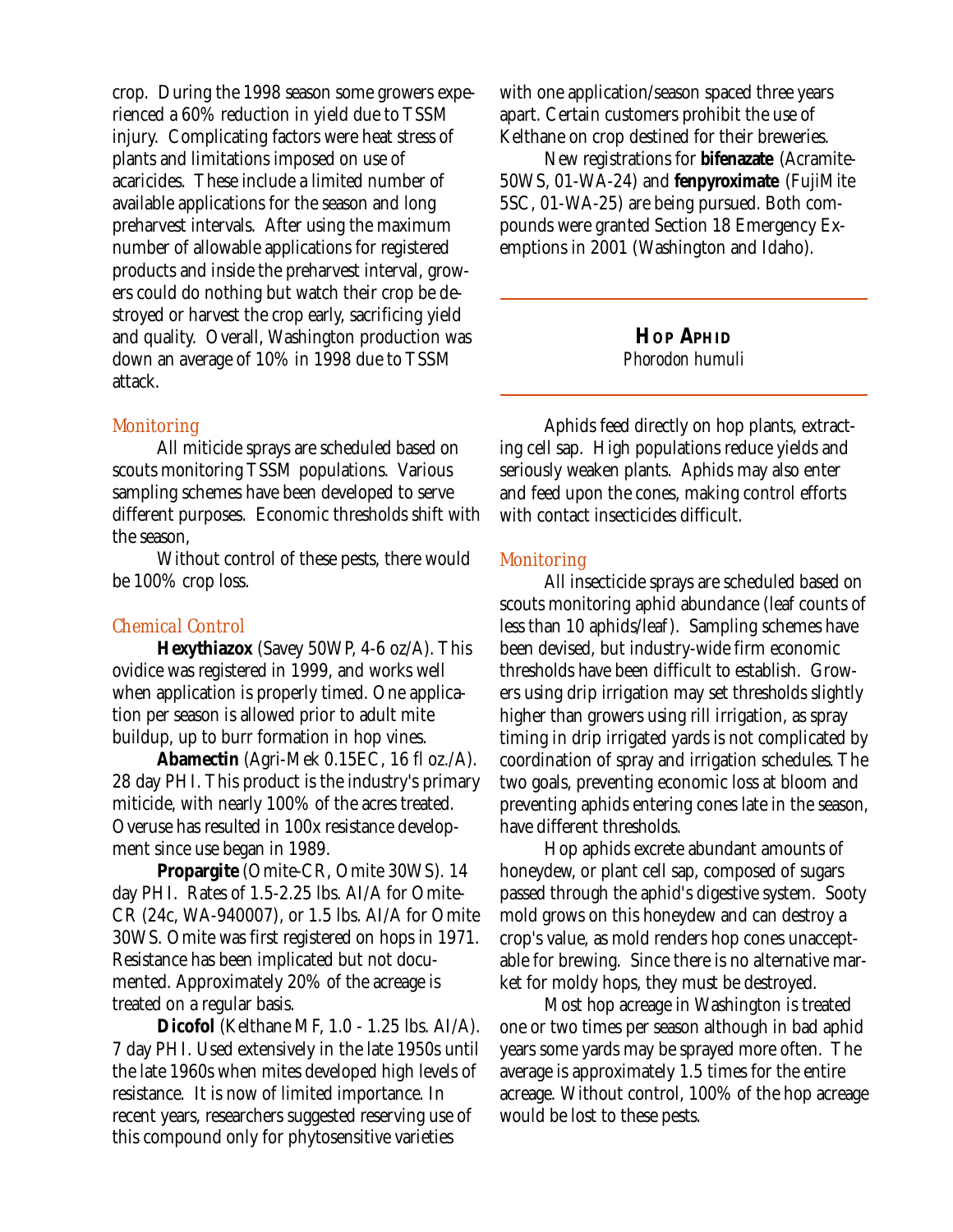

*Cross-section of hop cones with sooty mold (left) and without (right). Moldy cones are unmarketable.*

## *Chemical control*

**Imidacloprid** (Foliar application of Provado 1.6 F at 8 fl oz product/A with a 14 day PHI, or systemic application of Admire 2 Flowable at 6.4- 12.8 fl oz product/A with a 60 day PHI). This product is the most important aphicide to the industry due to its high level of efficacy, although foliar application causes adverse impact on mite predator populations. A 24(c) registration to apply Admire through drip irrigation systems and as a shanked-in soil application was approved in 2001. Such application methods favor conservation of beneficial organisms. Percent acreage treated is about 100%.

**Diazinon** (various trade names, 1 lb. AI/A). 14 day PHI. The product is used as an early season aphid control and is important as a rotation partner to prevent resistance development to imidacloprid. It has limited residual activity, which makes it less valuable than imidacloprid, although still a very important insecticide to the industry. Acreage treated about 10%.

**Bifenthrin** (Brigade, 0.06-0.1 lbs. AI/A). 14 day PHI. An effective compound used to treat about 50% of the acreage. While it also kills some adult mites, it causes spikes in mite populations later in the season. It has great value to the industry as a rescue treatment for lepidopteran pests.

**Malathion** (various trade names, 1.25 lb. AI/A). 10 day PHI. Registered for approximately

40 years but efficacy is poor and no acreage is treated.

New registrations for **pymetrozine, pirimicarb,** and **triazamate** are pending at EPA. These new chemistries are extremely important for resistance management.

**OTHER INSECT PESTS** *Prionus* beetle Spotted Cutworm, *Amathes c-nigrum* Redback Cutworm, *Euxoa ochrogaster* Hop Looper, *Hypena humuli* Bertha armyworm, *Momestra configurata* Corn earworm, *Heliothis zea*

These insect pests can cause serious damage at certain stages of growth, but outbreaks tend to be less widespread than those seen with mites and aphids.

 The *Prionus* beetle life cycle requires four years for completion. Large larvae live in the hop crown. The extensive damage to the crown results in reduced plant vigor within 5 years. Infested acreage in Washington is limited and is primarily located near coniferous forests that are the primary host of this beetle. In yards with infestations beetles can chew holes in 15 mm. subsurface drip tubing, causing leaks. The economic impact of this pest has been difficult to measure. There is no registered control except pulling the rootstock and fumigating the yard. Beetles and larvae that reside next to the trellis-support poles during fumigation will re-infest the yard after replanting.

Spotted cutworm and redback cutworm are pests of early season crown growth. They are usually not a problem unless a heavy infestation feeds on newly trained vines. Bifenthrin is the only registered compound that is effective but it usually is not economically feasible.

Hop looper is a summer defoliator. Damage is usually confined to the lower portion of the vine. Chemical control can be obtained with *Bt* products if used very early in the life cycle. However, more advanced populations must be controlled with bifenthrin, which can impact predator populations.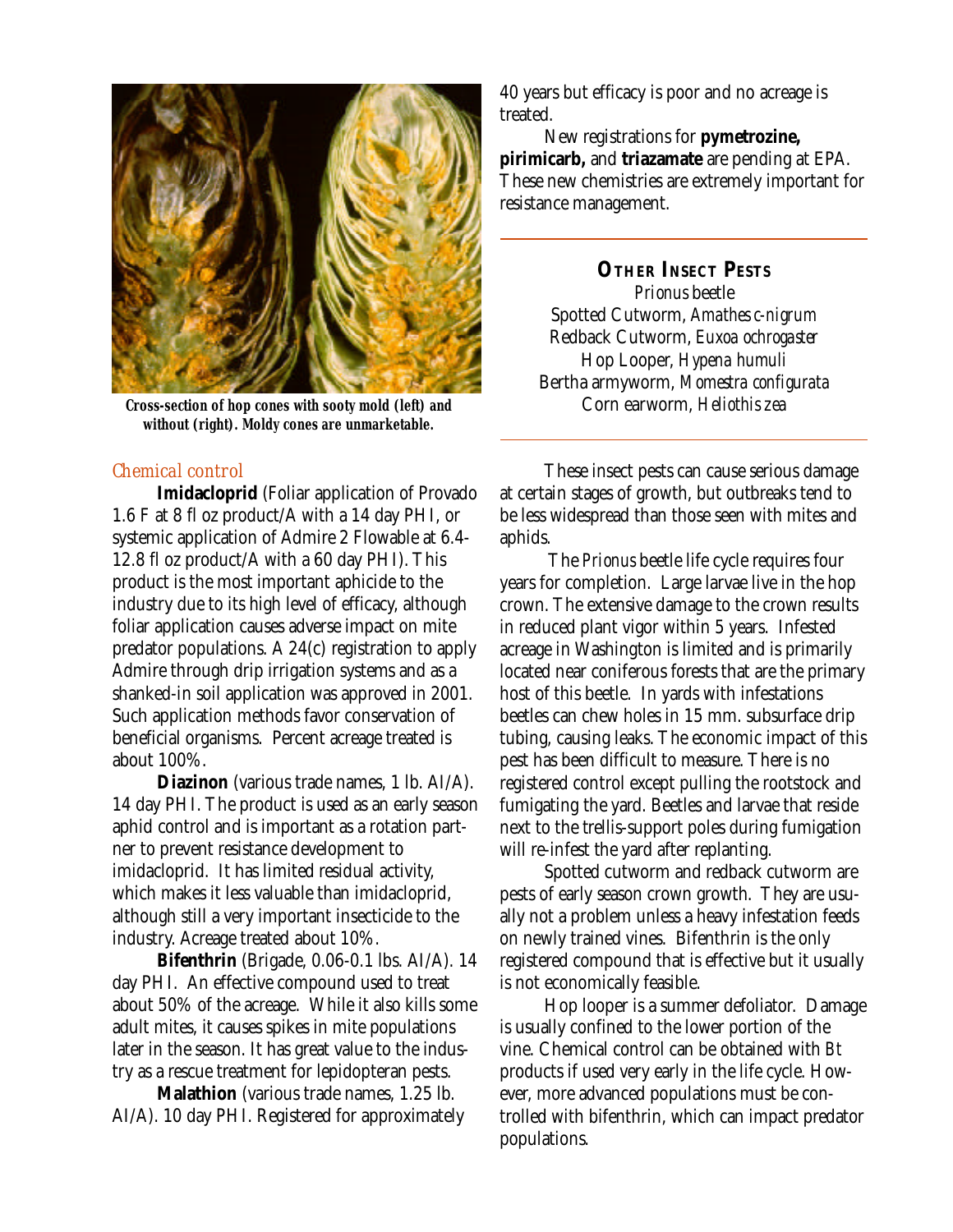Bertha armyworm and corn earworm are pests at harvest. Eggs are laid on pigweed or lambsquarter weeds in the hop yard. Every three to four years, populations reach levels causing severe damage (30%). They defoliate the weeds and move up into hops, chewing on the stems and causing cones to fall on the ground. Bifenthrin allows effective control if the problem is recognized at least 14 days prior to harvest, although beneficial insect populations may be adversely affected.

## *Chemical Controls*

**Bifenthrin** (Brigade, 0.06-0.1 lbs. AI/A). 14 day PHI. It has great value to the industry as a rescue treatment for lepidopteran pests.

*Bacillus thuringiensis var. kurstaki* (Dipel, Javelin, 0.5 to 1 lbs. product/A). 0 day PHI. The material must be ingested by the worms to be effective. Approximately 1% of the acreage is treated.

# **Diseases**

## **DOWNY MILDEW**

Downy mildew is a serious threat to profitable hop production. Direct losses result from reduced yields, infected and shattered cones, and crown die-out. Certain hop varieties are more susceptible to the disease, and Oregon growers must deal with annual outbreaks, due to their moist climate. The fungus overwinters in infected hop crowns and first appears in the spring as an infected shoot, commonly known as a primary "spike." The spike has pale green or light yellow, slightly downward-cupped leaves, and shortened internodes. The under surface of the leaves becomes blackened with spores, which spread the disease to other shoots, causing lesions to develop on the leaves. Secondary spikes are formed from these shoots.

Formation of a spike will stop the growth of the infected shoot and reduce or eliminate flowering and cone production. If an outbreak of downy mildew occurs in late June or early July when hop

plants are in full bloom, many of the flowers will become infected and die, causing no cones to develop. If infection occurs later in cone development, the result will be death of a portion of the cone. The dead portion becomes blackened and is unacceptable to brewers. Crown infection with downy mildew in certain varieties results in crown death during the winter. Fungicides are utilized on an "as needed" basis to control this disease.

**Without control:** Susceptible varieties will experience substantial yield loss and crown die-out, necessitating replanting (100% loss).

#### *Chemical Controls*

**Metalaxyl/Mefenoxam** (Ridomil Gold, 0.25lbs. AI/A). 45 day PHI. Used as a tank mix with copper compounds (2 lbs. Kocide 101) for resistance management. Resistance has been documented in Washington hops. One treatment per year is applied on an estimated 50% of the total acreage.

**Fosetyl-al** (Aliette WSP, 2 lbs. AI/A). 24 day PHI. This fungicide is also effective against downy mildew, and is alternated with copper sprays for resistance management.

## **POWDERY MILDEW**

Powdery mildew is a serious disease in hops in many hop growing areas of the world. The pathogen was largely responsible for eliminating commercial hop production in New York during the early part of this century. Prior to 1997, powdery mildew had not been observed in the Pacific Northwest. The Washington hop industry has attempted to protect their growing region from introduction of this pathogen through the use of state hop quarantine laws. As the pathogen was not present, no fungicides were registered to control it.

Hop powdery mildew was first observed in 1997. Now that the pathogen is established, it requires aggressive annual prevention efforts, including both cultural practices and preventative fungicide applications.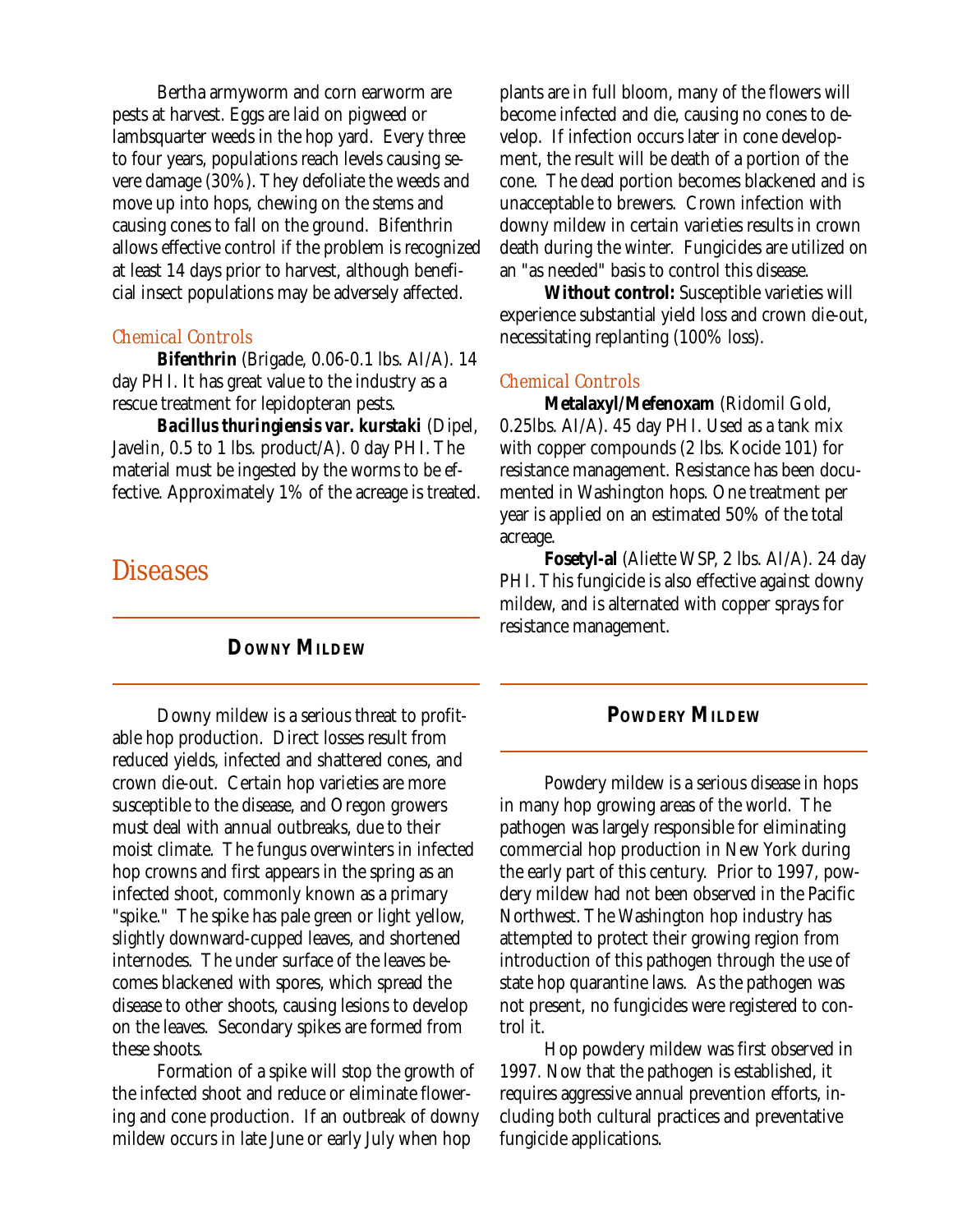**Without control:** 100% loss on susceptible varieties; it is expected that varieties currently exhibiting resistance to the pathogen may eventually become highly susceptible due to genetic adaptation of the pathogen to overcome the plant's genetic resistance.

## *Chemical Controls*

**Sulfur** is used on 80% of the acreage, as its use is restricted by certain contracts due to brewer concerns about its effect on beer quality.

**Trifloxystrobin** (Flint, 1-4 oz product/A, 14 day PHI) was registered for use on hops in 2001, following two years of use under Section 18.

In 2001, Section 18s were granted for two protectant fungicides, **myclobutanil** (Rally 40W, 01-WA-14) and **tebuconazole** (Folicur 3.6F, 01- WA-15). While these products provide good protection, reapplication is necessary at 7 to 14 day intervals to insure coverage of new growth, resulting in a program that is not economically sustainable. The industry lacks an eradicant fungicide to kill established infection.

Considerable research is being conducted on cultural practices that can assist in the prevention of this disease, including control of basal growth (suckers) on hop plants. Effective desiccants are

required for season-long control of this basal sucker growth, which creates substantial disease pressure and continues to reinfect upper leaves and cones. A Section 18 was granted for **Carfentrazone-ethyl** (Aim) desiccant in 2001, to allow growers to better control basal sucker growth.

## *Biological Controls*

**Kaligreen and Armicarb (potassium bicarbonate)** and several **crop oils** are registered for hops and provide some assistance as tank-mix partners with protectant fungicides.

**Serenade** *(Bacillus subtilis)* was registered for hops in mid-2000. Research is underway to assess efficacy and determine how to cost-effectively integrate this product into the season-long powdery mildew control effort.

Other diseases include *Verticillium* wilt, and crown and root rot caused by downy mildew or *Phytophthora spp*. The primary viral disease in hops is Prunus Necrotic Ringspot Virus (PNRV), which is spread through propagation material and plantto-plant contact. The U.S. hop industry promotes the use of virus-free rootstock by growers and regular replanting of hop yards to avoid viral problems. Nematodes are not an economic concern at this time.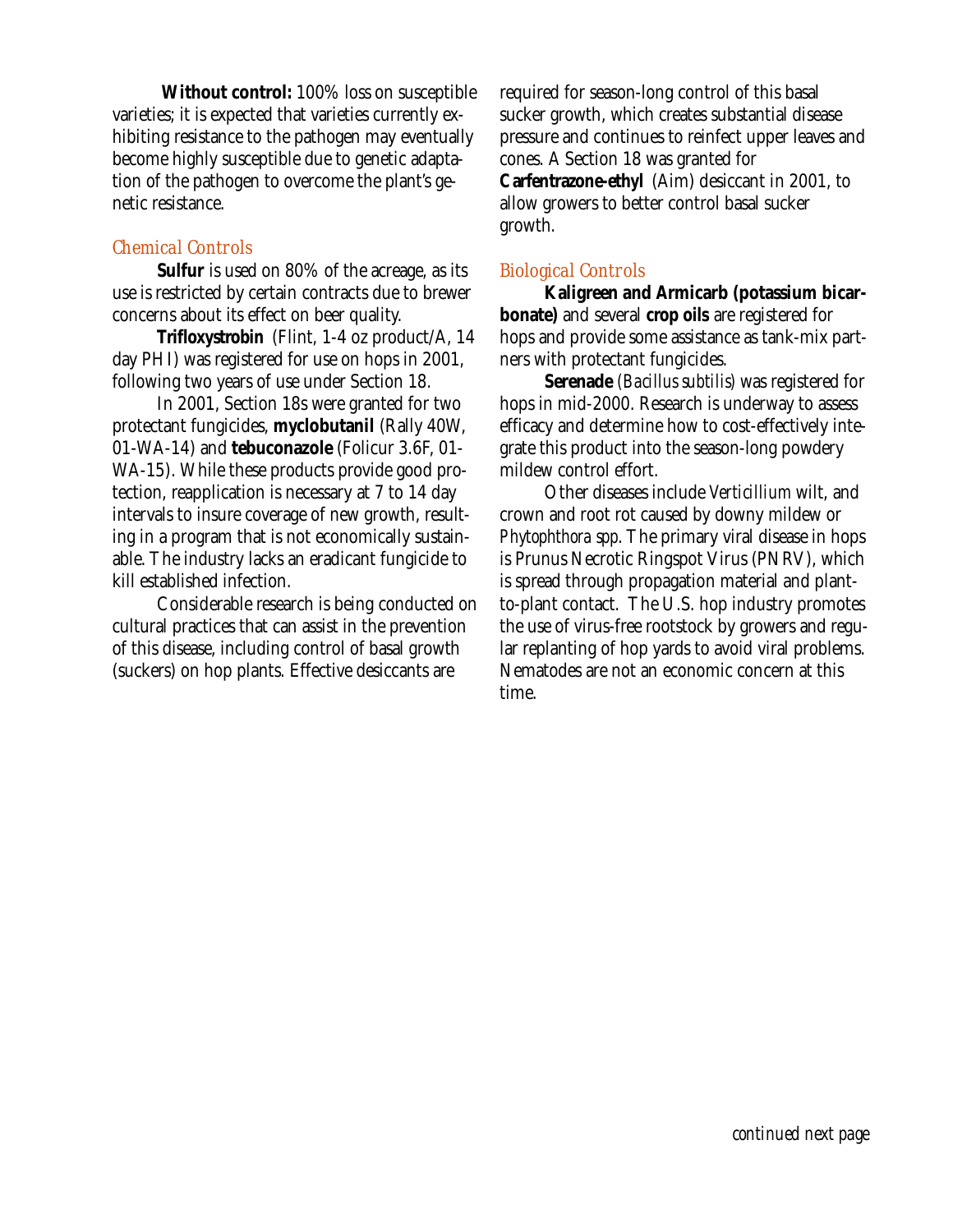# **Weeds**

Few herbicides are available for hops, and weed control has historically been done by cultivation, which can exacerbate water quality problems in return flows. Less than 30% of Washington hop acreage is rill (furrow) irrigated. Growers are rapidly converting to drip irrigation to improve water quality. However, the cost of drip conversion necessitates the utilization of a 3.5' x 14' plant spacing instead of the traditional 7' x 7' spacing, as only half the amount of drip tubing is necessary to cover the acreage. With 3.5' x 14' plant spacing, growers are unable to cross-cultivate, which exacerbates weed problems within the row.

Research and registration efforts are underway for several new herbicides for grass and broadleaf weed control. Inadequate herbicides are currently available for weed control and desiccation (chemical pruning and sucker control).

Desiccants are very important tools for the hop industry, as early season growth must be burned back for several weeks prior to optimum training dates for the specific hop variety. Desiccation is also important for the prevention of downy mildew through spike removal, and is essential to remove hop suckers for the control of powdery mildew. From late June through harvest, the lower leaves and basal sucker growth need to be removed from hop vines in order to improve airflow through the hop yard, and to control diseases and pests.

**Without control:** losses will vary by variety.

## *Chemical Controls*

**Carfentrazone-ethyl** (Aim, 1.2 oz product per treated acre, 7 day PHI) (01-WA-16) was granted a Section 18 in 2001 for hop desiccation (sucker control) to assist in the control of hop powdery mildew.

**Paraquat** (Gramoxone Extra, 0.47 - 0.78 lbs. AI/A). (24c,WA-930014). 14 days PHI. Used for chemical pruning on hops. Marginally effective when used alone and temperatures are below 75°F. Approximately 100% of the acreage is treated.

**Endothall** (Des-I-Cate, 0.5-1.0 lbs. AI/A). (24c, WA-870011). 28 days PHI. A desiccant used for chemical pruning. It does not have any weed control activity. Growers generally tank-mix endothall and paraquat to enhance the activity of both products. Temperatures of at least 75°F are needed for acceptable desiccation. Approximately 100% of the acreage is treated.

**Norflurazon** (Solicam DF, 2.0-4.0 lbs. AI/ A) (24c, WA-900032). Controls grasses and some broadleaf weeds in established hops. Apply in the fall or within one week after stringing in the spring. Approximately 20% of the acres are treated.

**Trifluralin** (Treflan HTP, TR-10, EC and 5 formulations, 0.5-0.75 lbs. AI/A) A dormant application. Controls grasses, but has to be soil incorporated which restricts weed control to cultivated areas. Weed control within the crown is not possible using trifluralin, as foliar spray results in damage to the hop crown in the following year. Less than 5% of the acreage is treated.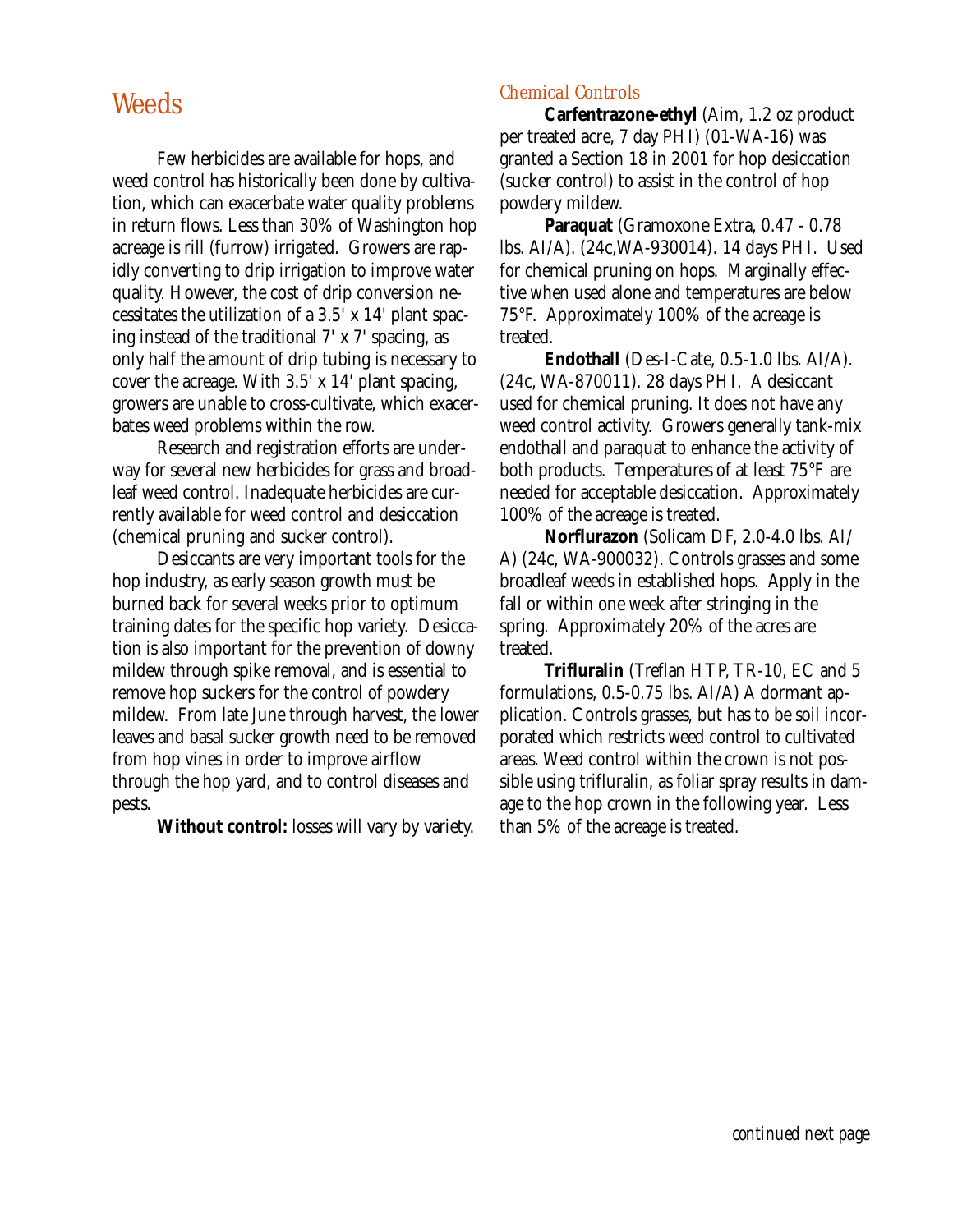# Author and Industry Contact

Ann E. George, Administrator Washington Hop Commission 504 N. Naches Ave, Suite 11 Yakima, WA 98901-2457 Phone (509) 453-4749 FAX (509) 457-8561 E-mail **whchgw@televar.com**

# Technical Contacts

### *Entomology*

David James, WSU-IAREC 24106 N. Bunn Rd., Prosser, WA 99350-9687 Phone (509) 786-9280, FAX (509) 786-9370 E-mail **djames@tricity.wsu.edu**

## *Weed Science*

Robert Parker, WSU-IAREC 24106 N. Bunn Rd., Prosser, WA 99350-9687 Phone (509) 786-9234, FAX (509) 786-9370 E-mail **rparker@tricity.wsu.edu**

### *Plant Pathology*

Ken Eastwell and Mark Nelson, WSU-IAREC 24106 N. Bunn Rd., Prosser, WA 99350-9687 Phone (509) 786-9254, FAX (509) 786-9370 E-mail **keastw@tricity.wsu.edu** or **menelson@tricity.wsu.edu**

Cindy Ocamb, Oregon State University 2082 Cordley Hall Corvallis, OR 97331-2902 Phone (541) 737-4020, FAX (541)737-3573 E-mail **ocamb@bcc.orst.edu**

Walter Mahaffee, USDA-ARS Horticultural Crops Research Lab 3420 NW Orchard Ave. Corvallis, OR 97330 Phone (541) 752-9455, FAX (541) 750-8764 E-mail **mahaffew@bcc.orst.edu**

# **References**

- (1) Washington Agricultural Statistics Service.
- (2) Hinman, H. 1999. Estimated Cost of Producing Hops Under Drip Irrigation in the Yakima Valley, Washington State, Washington State University Extension Bulletin EB1134.